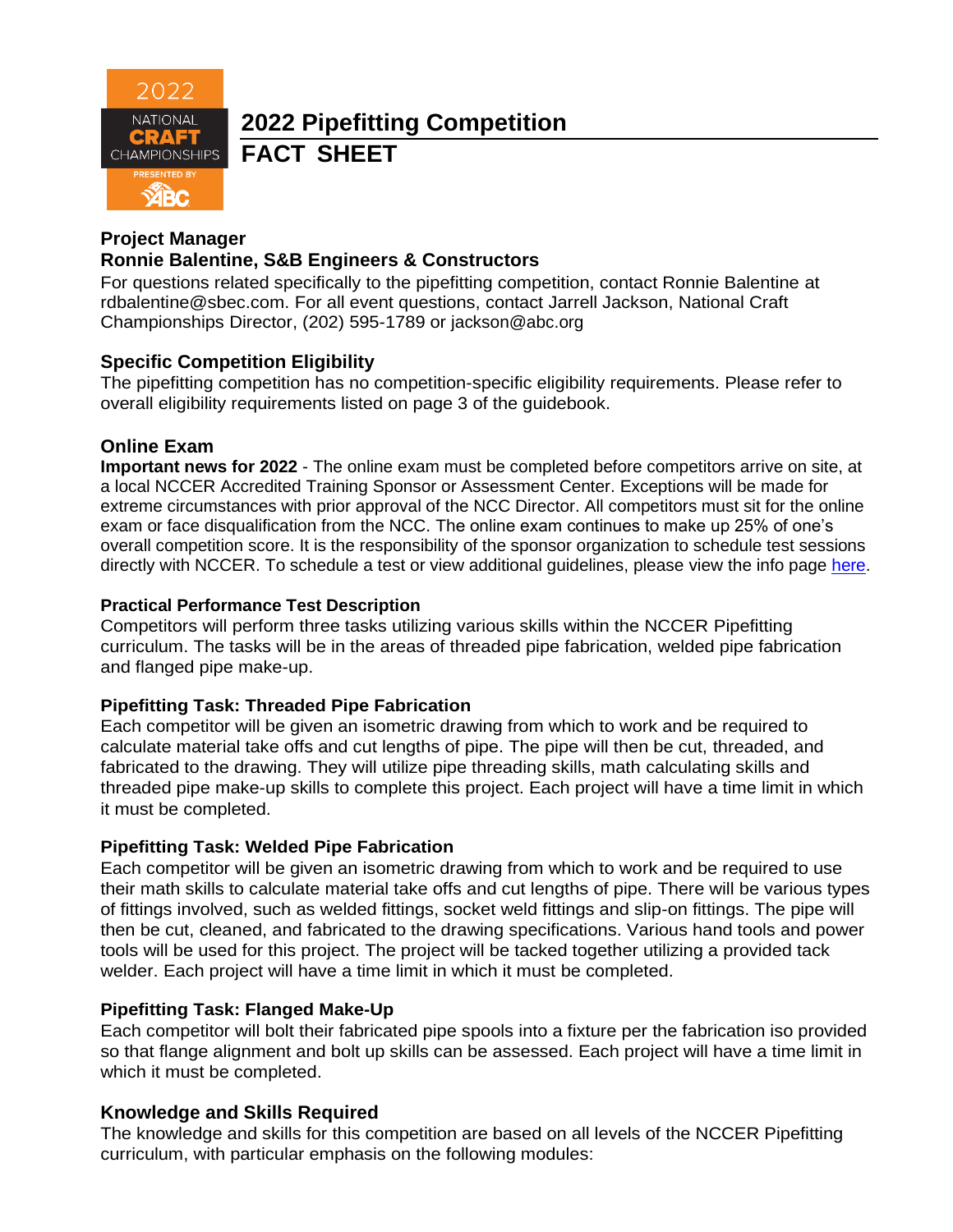- Pipefitting Hand Tools;
- Pipefitting Power Tools;
- Ladders and Scaffolds;
- Piping Systems;
- Drawings and Detail Sheets;
- Identifying and Installing Valves;
- Pipefitting Trade Math;
- Threaded Pipe Fabrication;
- Underground Pipe Installation;
- Rigging Equipment;
- Rigging Practices;
- Standards and Specifications;
- Advanced Trade Math;
- Introduction to Above-Ground Pipe Installation;
- Field Routing and Vessel Trim;
- Pipe Hangers and Supports;
- Testing Piping Systems and Equipment;
- Planning Work Activities;
- Advanced Pipe Fabrication;
- Stress Relieving and Aligning;
- Stream Traps;
- In-Line Specialties;
- Special Piping;
- Hot Taps;
- Maintaining Valves.

#### **Tools Competitors Are Required to Bring**

Each competitor should bring **only the items listed below** to the competition. Items will be examined prior to the Practical Performance Test and additional tools will be stored until the competition has concluded. If a tool necessary to complete the Practical Performance Test is not listed, the National Craft Championships Committee will provide it:

- Pencil
- Minimum of 12' measuring tape (25' is acceptable)
- Leather work gloves
- 2-hole pins
- Torpedo level
- Speed square
- 7/8" combo wrench
- 1-1/16" combo wrench
- Channel Locks
- Long-sleeve work shirt (for grinding and tacking)
- Non-programmable construction calculator (such as Calculated Industries available at Lowes or Home Depot. Note: **No Texas Instruments calculators will be allowed.)**

#### **Tools that will be supplied by the National Craft Championship Committee**

#### **Welded Pipe Fabrication Project**

- 24" level
- 24" framing square
- Wrap around
- Soap stone
- 4" grinder w/  $\frac{1}{4}$ " disc
- Bandsaw
- Face shield
- Ball peen hammer
- Tri-pod stand w/ chain vise
- Jack stand
- Welding leads/ground
- Tack welders to be shared by all competitors

#### **Sample Score Sheet**

The following sample score sheet is provided to give competitors an **example** of the criteria that may be included in the Practical Performance Test. **However, this score sheet is only a sample and not intended to act as a study guide in preparation or to imply specific criteria that will be judged during the actual Practical Performance Test.**

## **Threaded Pipe Fabrication**

- 14" Pipe wrench
- 14" chain wrench
- Tri-pod w/ yoke vise
- Jack stand
- Threading machine